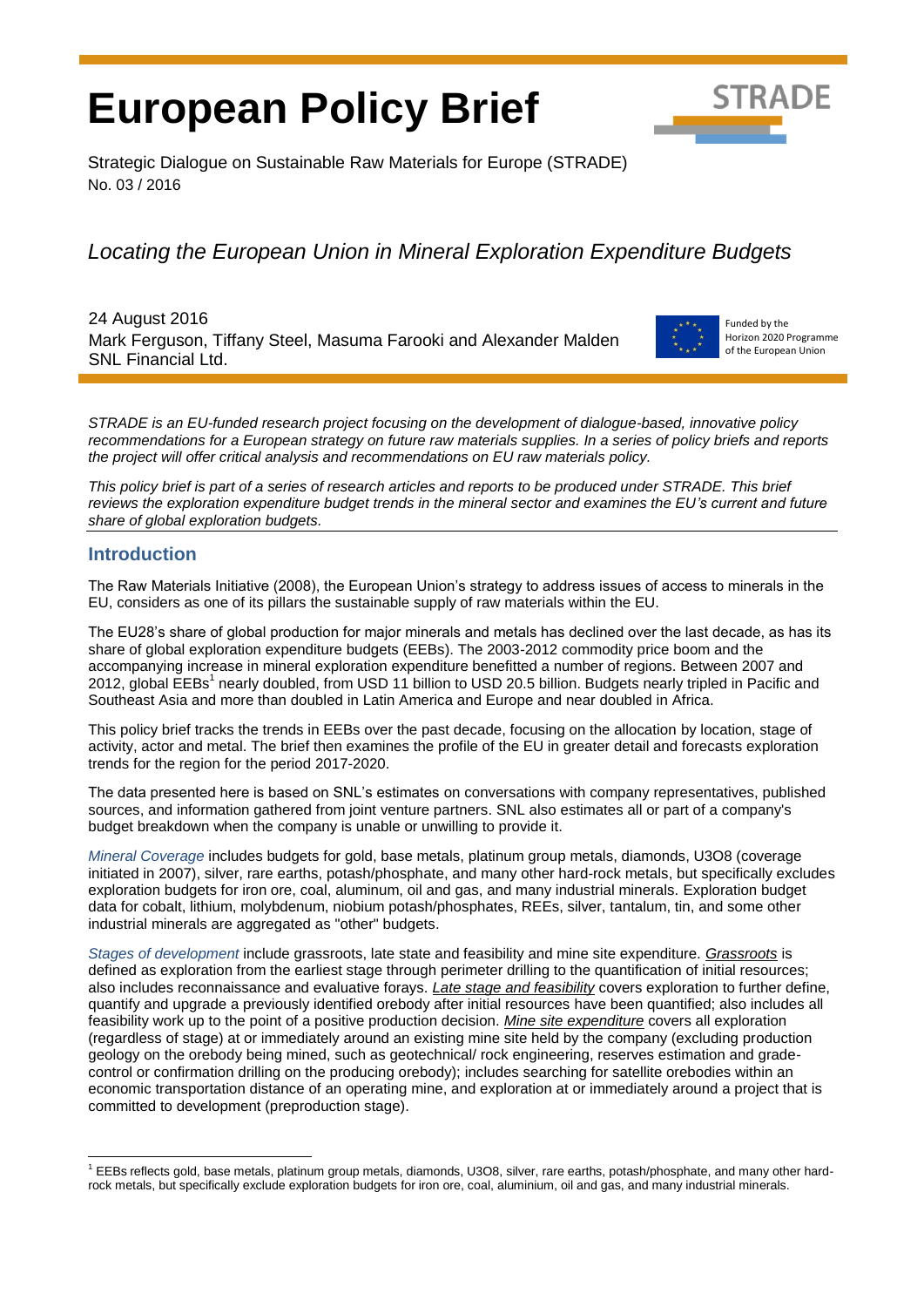*Actors:* Five classifications for companies or other organisations are used in this brief. *Major* – A company with adjusted annual nonferrous mining-related revenue of at least USD 500 million, which is considered to have the financial strength to develop a major mine on its own. *Intermediate* – Based primarily on a company's adjusted annual revenue, with at least USD 50 million in annual nonferrous revenue but less than the USD 500 million major-company threshold. *Junior* – The company's principal means of funding exploration is through equity financing, although some companies may have limited revenues below the USD 50 million intermediate-company threshold. This category mainly includes pure explorers, but also includes many aspiring producers that have not yet reached the intermediate-company threshold. *Government* – Consists of wholly government-controlled entities operating primarily in national or provincial/state interests rather than as private entities. To be included, the company must be commercially oriented; direct exploration efforts by government-related geological surveys are generally excluded. *Other* – Includes all other companies that do not fit the criteria for one of the previous four categories.

#### **Exploration expenditure by location**

Global exploration expenditure in the mining sector has been slowing down since 2012, mirroring the stagnation in global economic growth rates; expenditure has more than halved from the USD 20.5 billion in 2012, to USD 8.8 billion in 2015 (Figure 1).

In 2015, the European region accounted for USD 396.6 million of the USD 8.8 billion spent on mineral exploration worldwide. In contrast, Latin American countries accounted for 28%, Pacific/South East Asia (including Australia) for 17% and Africa for 14%.

At the country level, Canada (USD 1.2 billion) and Australia (USD 1.1 billion) lead the EEB tables, with individual European Union (EU) member states ranked outside the top 20 countries; Finland (USD 66.8 million) and Sweden (USD 52.8 million) are the highest ranked EU members.



**Figure 1: Global Exploration Budgets by Location (USD million)**

*Source: SNL Metals & Mining*

#### **Exploration expenditure by stage of activity**

Grassroots exploration activity accounted for 29% (USD 2.5 billion) of global exploration EEBs in 2015, falling from a previous high of USD 6.3 billion in 2012. Latestage and feasibility studies declined from a peak of USD 9.0 billion in 2012 to USD 3.2 billion in 2015. Mine site exploration from its highest level of **Table 1 Percentage Share of Exploration Expenditure by Region and Stage of Activity (2015)**

Within the regions, the same dispersion by stage of activity is evident, with late stage activity taking a larger share than grassroots or mine site activity. Apart from the Pacific/Southeast Asia, where there is an equal share amongst the three stages. In the EU, late stage activity has more than half of the share of exploration activity.

USD 3 billion over the same period [\(Figure 1\)](#page-2-0).

|                                                  | <b>Grassroots</b><br>% | Late<br><b>Stage</b><br>$\frac{9}{6}$ | <b>Mine site</b><br>℅ |
|--------------------------------------------------|------------------------|---------------------------------------|-----------------------|
| <b>Africa</b>                                    | 27                     | 41                                    | 32                    |
| <b>Latin America</b>                             | 28                     | 38                                    | 34                    |
| Pacific/South East Asia<br>(including Australia) | 33                     | 34                                    | 33                    |
| Canada/US                                        | 27                     | 37                                    | 36                    |
| EU                                               | 25                     | 51                                    | 24                    |

*Source: SNL Metals & Mining*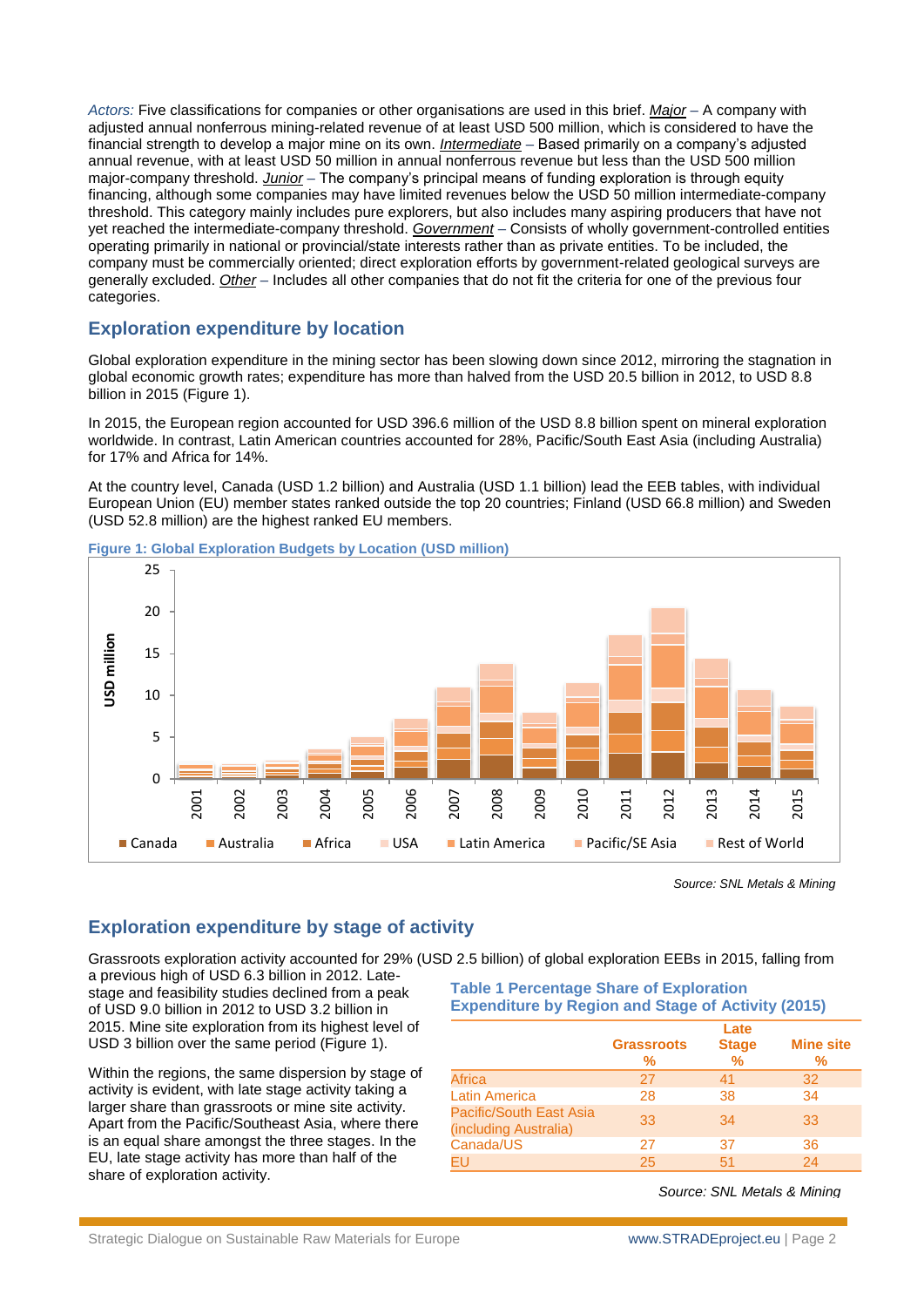In 2015 within the EU, the largest share of exploration expenditure was allocated to late stage activity (USD 123 million), followed by grassroots activity (USD 60 million) and mine site activity (USD 56.2 million). Finland had the largest share in grassroots and late stage activity, with Sweden accounting for the largest share in mine site activity.



<span id="page-2-0"></span>**Figure 1 Global Exploration Budget Trends by Stage (% Share)**

*Source: SNL Metals & Mining*

#### **Exploration expenditure by mining company**

Using five categories to identify mining companies, [Figure 2](#page-2-1) contrasts the changes between 2006 and 2015. In 2006, the junior companies (mostly exploration-only companies) accounted for well over half the share of exploration activity, followed by the majors and the intermediates. The share for governments was around 1%.

As investment activity in the mining sector decreased after the fall in metal prices post-2011, juniors faced increasing challenges in raising investment funds and their level of EEBs consequently dropped. By 2015, majors accounted for nearly half of the share of EEBs, while there was a noticeable decrease in the junior activity.

Government activity also increased, albeit by a small share, from USD 43.3 million in 2006 to USD 477.6 million in 2015.

<span id="page-2-1"></span>



*Source: SNL Metals & Mining*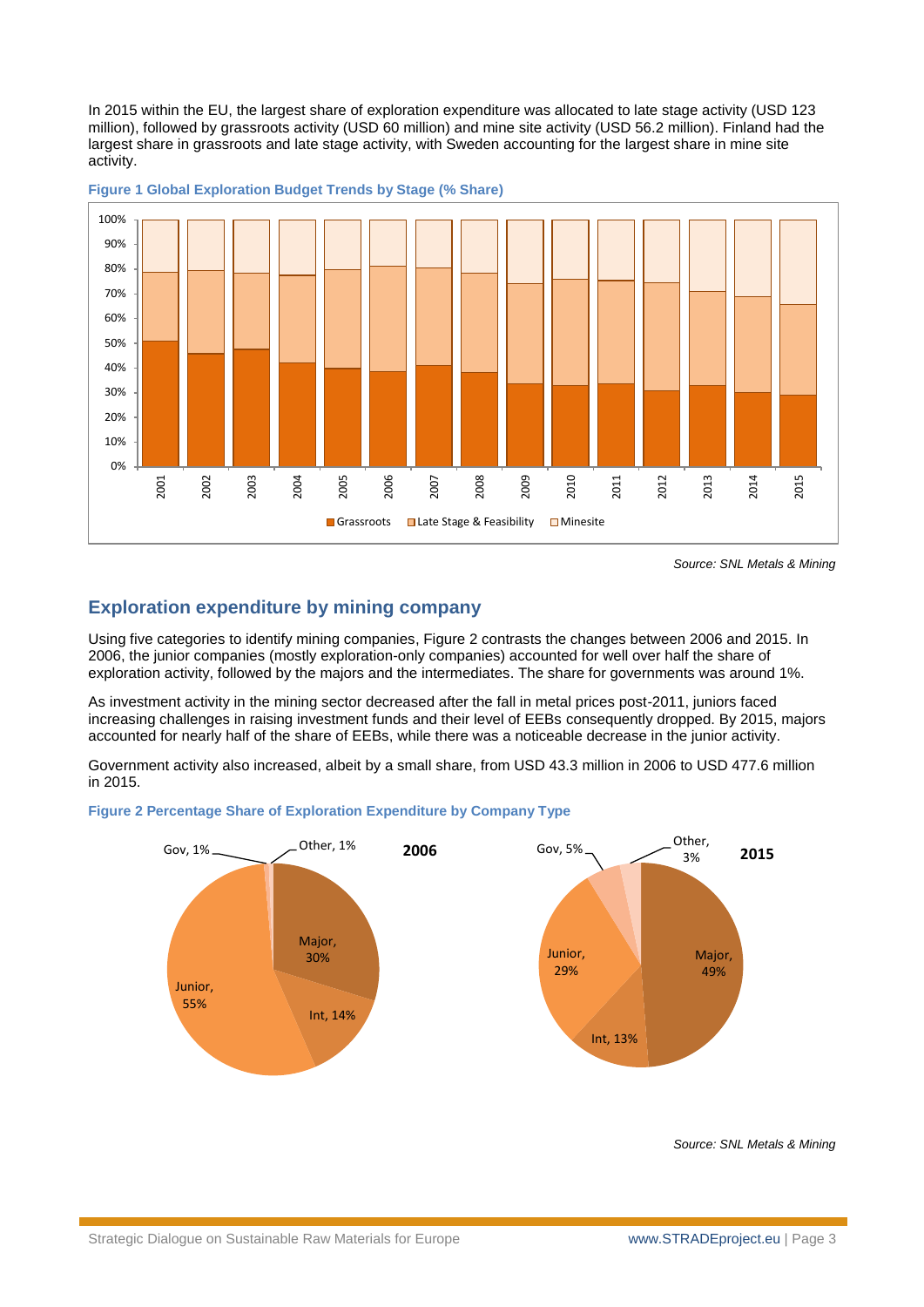#### *Robust junior sectors help mature mining jurisdictions*

Aside from relatively strong geological potential, several countries rely on healthy junior sectors to promote exploration and subsequent development of their mineral resource potential. Junior mining companies' participation along with policies that encourage such participation impact the levels of exploration expenditure in a country.

One of the reasons behind Canada's high exploration expenditure rankings is its fiscal policy for junior companies. In the early 2000s, Canada developed an innovative mineral tax scheme that has since evolved into one of the world's leading tax incentives. The "super" flow-through system comprises the longstanding Canadian federal tax deduction for exploration expenses known as "flow-through shares" (whereby 100% of an investment can be deducted from an individual's income before federal tax is applied), combined with the federal mineral exploration tax credit (METC). The tax scheme has spurred exploration investment by junior companies in the country, helping it to become the top global destination for investment and keeping exploration going even during the economic downturn.

More recently, Australia recognized the significant negative impact the recent downturn had on explorers and launched the Exploration Development Incentive (EDI). The EDI allows small mineral exploration companies with no taxable income to provide exploration credits, paid as a refundable tax offset to their Australian resident shareholders for greenfield mineral exploration. Greenfields exploration eligible for the tax offset will be limited to onshore minerals, excluding oil and gas; the scheme is capped at AUD 100 million over the forward estimates period. Exploration credits will be capped at AUD 25 million for exploration spending in 2014-15, AUD 35 million for 2015-16 and AUD 40 million for 2016-17.

In the EU, Scandinavia and Poland comprise the region's traditional exploration destinations. In the past decade, Greece and Spain saw their exploration sector expand, only to be damaged by the great recession. Other promising areas are Ireland – rich in zinc-lead and now gold thanks to Conroy Gold & Natural Resource's exploration in the country – as well as Serbia due to copper prospects that have attracted junior companies and major Freeport McMoRan.

#### **Exploration expenditure by mineral/metal**

Historically, gold has attracted the highest levels of exploration expenditure, followed by base metals; largely driven by the global price levels of these [\(Figure 3\)](#page-3-0).

Gold remained the most attractive target in 2015, accounting for 45% of the global budget total — up from 43% in 2014. The base metals share slipped by 1% year on year to 33%. The uranium budget continued to decline since 2011, with its share down 19% to 3.8% from 4.7% in 2014. The PGM allocation was down to USD 120 million after being more than halved in 2013, and its share has slipped almost 13% year on year to 1.4%. The budget for other targets (including silver, molybdenum, cobalt, tin, mineral sands, potash/phosphates, lithium/rare earths, chromite and some industrial minerals) is down to USD 1.09 billion from a 2012 peak of USD 2.75 billion, but remained steady year on year at 12.5% of the global budget.



#### <span id="page-3-0"></span>**Figure 3 Annual Metals Prices and Exploration Budgets, 2006-15**

*Source: SNL Metals & Mining*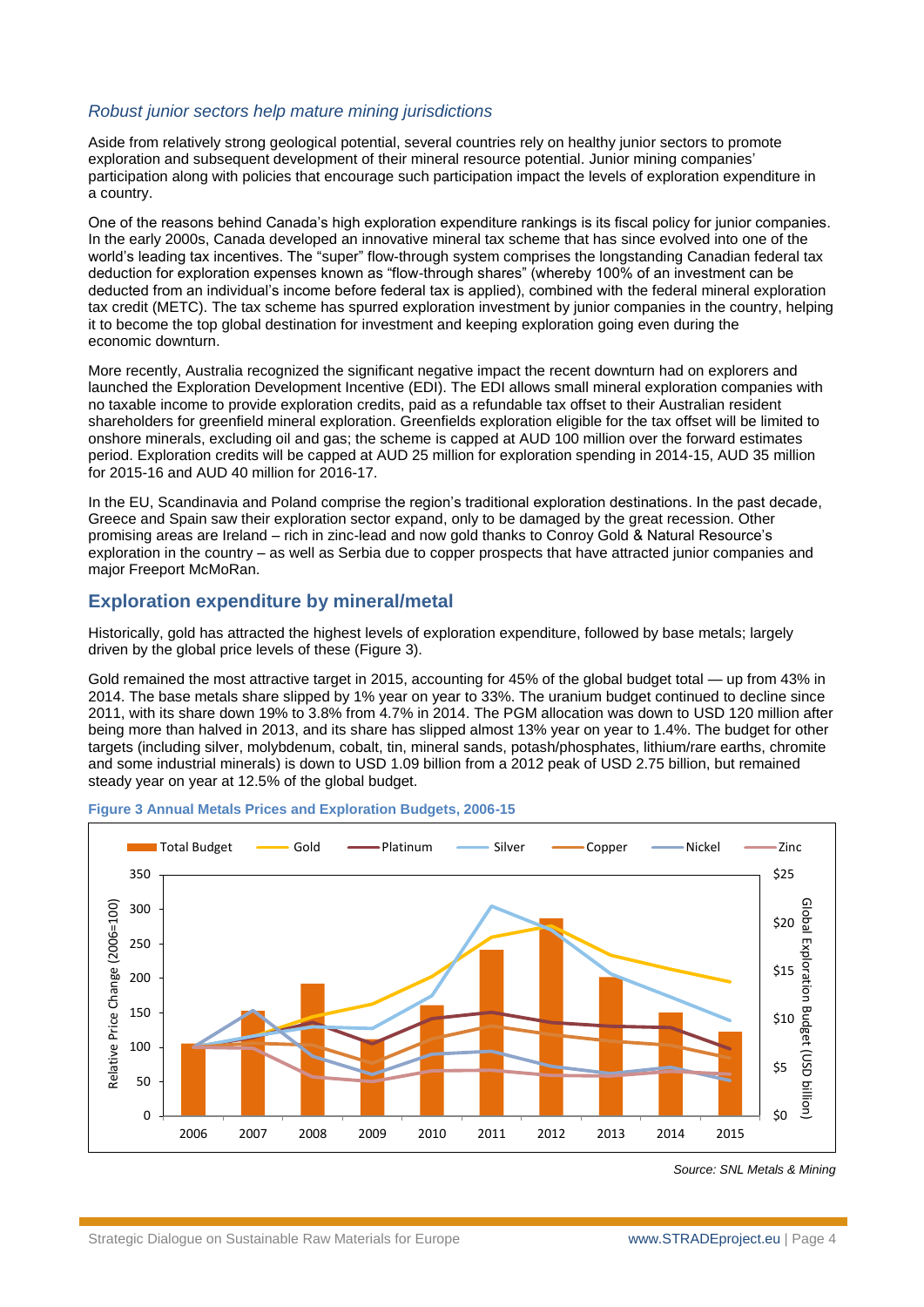#### **EU as an exploration expenditure destination**

The EU's share of global exploration expenditure has been low for the last decade, and the uptick in budgets that occurred during the commodity price boom was largely seen for regions other than the EU. EU headquartered companies were more active in the exploration space than their American, Chinese (where data is reported) and Japanese counterparts, but less than 13% of the exploration budget was allocated domestically [\(Table 2\)](#page-4-0). China and Australia allocated more than half of the

#### <span id="page-4-0"></span>**Table 2 Domestic Allocation of Exploration Expenditure (2015)**

| <b>Location of</b><br>headquarters | <b>Total budget</b><br>(USDM) | <b>Total non-</b><br>domestic budget<br>(USDM) | <b>Allocated</b><br>domestically<br>$(\%)$ |
|------------------------------------|-------------------------------|------------------------------------------------|--------------------------------------------|
| <b>Canada</b>                      | 2,792.7                       | 1,828.1                                        | 35                                         |
| <b>Australia</b>                   | 1,416.7                       | 630.0                                          | 56                                         |
| <b>United States</b>               | 501.6                         | 290.8                                          | 42                                         |
| <b>China</b>                       | 734.1                         | 222.6                                          | 70                                         |
| <b>Japan</b>                       | 148.1                         | 141.5                                          | 5                                          |
| <b>EU</b>                          | 815.6                         | 711.1                                          | 13                                         |

*Source: SNL Metals & Mining*

share of their exploration expenditure domestically, with Canada and the United States focusing on international jurisdictions. Japan, as expected, allocated nearly all of its expenditures in other countries.

Different countries have different geographical areas, mineral potential, regulations and legislation that affect exploration activities and business risk. To compare the levels of exploration expenditures across countries, it is useful to look at the exploration budget per square kilometer, which is a ratio the country's land mass and the exploration budget total. According to SNL estimates, the most intense exploration investment, in 2015, were undertaken in Nevada (USD 1,040.3/km<sup>2</sup>) followed by Chile (USD 813.4/km<sup>2</sup>) and Peru (USD 390.4/km<sup>2</sup>). Finland and Sweden, the main recipients of exploration expenditures in the EU, were at USD 197.5/km<sup>2</sup> and USD 117.3/km<sup>2</sup> respectively. Burkina Faso, Ghana and Bolivia had higher per kilometer square EEBs than these European countries.

Of the exploration companies SNL was able to track<sup>2</sup>, there were 30 Canadian and 20 Australian headquartered companies conducting exploration activity in the EU in 2015. One Japanese company, Sojitz with a budgeted USD 0.2 million was recorded, conducting mine site exploration for tungsten in Portugal. No US headquartered company reported to budgeted exploration expenditures in the EU region for 2015.

There is a great deal of variance in the mineral sector investment attractiveness of EU member states. Each EU member state surveyed in the Fraser Institute Mining survey [\(Table 3\)](#page-4-1) received a more preferable ranking in the policy perception index then it did in the overall Investment Attractiveness Index. Indeed, the EU is the only region to have three countries in the top ten (Ireland = 1, Sweden = 3, Finland = 5).

#### <span id="page-4-1"></span>**Table 3 Ranking of EU Countries in the 2015 Fraser Institute mining survey**

| Out of 109 countries<br>surveyed | <b>The Investment</b><br><b>Attractiveness Index</b> | <b>Best Practices Mineral</b><br><b>Potential index</b> | <b>Policy Perception index</b> |
|----------------------------------|------------------------------------------------------|---------------------------------------------------------|--------------------------------|
| <b>Bulgaria</b>                  | 63                                                   | 78                                                      | 46                             |
| <b>Finland</b>                   | 5                                                    | 15                                                      | 5                              |
| <b>France</b>                    | 80                                                   | 97                                                      | 49                             |
| <b>Greece</b>                    | 106                                                  | 106                                                     | 93                             |
| <b>Ireland</b>                   | $\overline{4}$                                       | 17                                                      |                                |
| <b>Poland</b>                    | 57                                                   | 78                                                      | 33                             |
| Portugal                         | 22                                                   | 45                                                      | 16                             |
| <b>Romania</b>                   | 67                                                   | 54                                                      | 73                             |
| <b>Spain</b>                     | 48                                                   | 6                                                       | 35                             |
| <b>Sweden</b>                    | 13                                                   | 35                                                      | 3                              |

*Source: Fraser Institute (2015)*

Ireland and Greece can illustrate the contrast between member states as investment destinations.

*Ireland* – Ireland was ranked first in the policy perception index, reflecting a concerted effort by the country to attract mineral investment. The Minister of State responsible for natural resources noted that the country has revised its mineral policies to ensure it has low levels of regulatory duplicates and inconsistencies, as well as a good taxation regime<sup>3</sup>.

 2 Information on state owned Chinese and Japanese company expenditures are not regularly reported and difficult to track.

<sup>3</sup> [http://www.dcenr.gov.ie/news-and-media/en-ie/Pages/PressRelease/Ireland-first-in-the-world-for-attractiveness-of-mining-policy-to](http://www.dcenr.gov.ie/news-and-media/en-ie/Pages/PressRelease/Ireland-first-in-the-world-for-attractiveness-of-mining-policy-to-industry.aspx)[industry.aspx](http://www.dcenr.gov.ie/news-and-media/en-ie/Pages/PressRelease/Ireland-first-in-the-world-for-attractiveness-of-mining-policy-to-industry.aspx)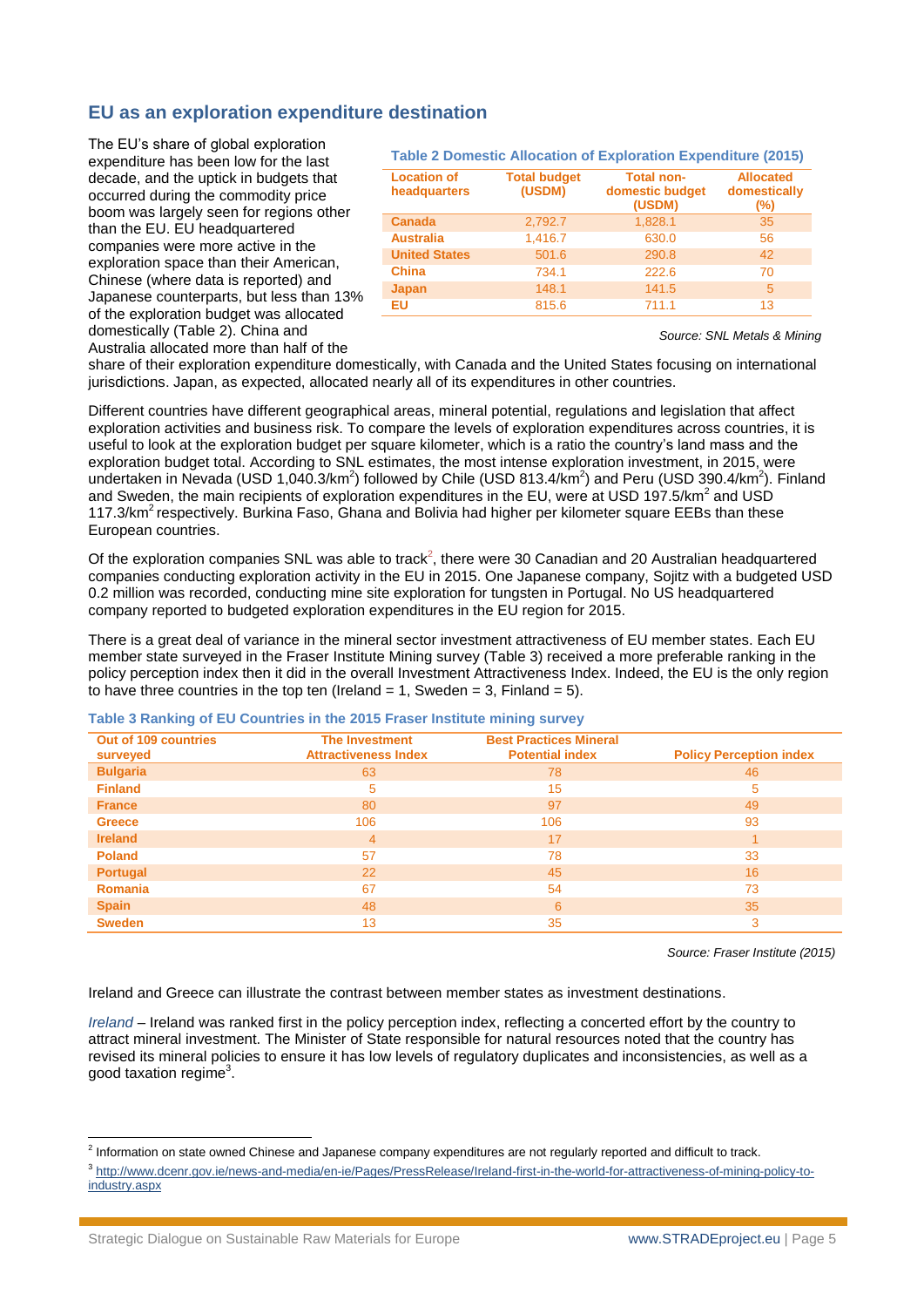The country has also furthered the quality of its geological database. The Department of Communications, Energy and Natural Resources have enacted a policy of free release of company data. In 2014, this resulted in the publication of 321 exploration reports and 5,500 drill hole logs. The Geological Survey of Ireland has also recently completed its Tellus Border project<sup>4</sup>, which extended the geological information from Northern Ireland into the border counties of Ireland.

*Greece* – On the other end of the scale, Greece was ranked 106 out of the 109 countries surveyed in the Fraser Institute mining survey 2015. Greece has had disputes with mining companies, most notably with Eldorado Gold, a Canadian gold mining company with four operations in Greece. Eldorado is one of the largest foreign investors in Greece, having invested over USD 700 million since 2012<sup>5</sup>.

Greece's Environmental minister denied Eldorado a mining licence on the grounds of environmental regulations violations. The Council of State, Greece's highest administrative court, annulled the decision. However, the Greek ministry responsible chose to ignore the court's ruling. As a result, Eldorado suspended its investment plans for its Greek operations and accused the government of using its mineral licensing as a political tool.

#### **EU as an exploration expenditure destination in the future**

Given the fluctuations in the exploration sector over the past decade, discussed above, the following analysis covers exploration budgets for commodities of interest to the STRADE project (copper, gold, iron ore, lead, nickel and zinc) over the next five years. The forecast is based on expected global GDP growth (including the slowdown of the Chinese economy), reported and inferred exploration expenditure by the mining industry (with emphasis on the juniors), and the continued expectation of weak metal prices.

#### *Global exploration expenditure budgets to increase from 2017*

Exploration expenditure is expected to increase between 2017 and 2020. SNL does not expect growth to be as strong as the last boom cycle (2003-2012) due to continued economic instability and weakening Chinese demand.

2015 was the third consecutive year of industry doldrums, which followed a decade of robust investment and growth in the mining sector. This directly led to increased production levels exceeding demand for most metals, driving most metals prices significantly lower. In addition, high levels of political turmoil and a slowing Chinese economy left investors understandably wary of the mining industry.

Following such a gloomy period, the first quarter of 2016 saw a strengthening of metals prices, giving hope to a struggling mining industry. Despite the increase, weak price outlooks and China's slowdown caused the International Monetary Fund to drop its global growth forecast from 3.5% to 3.2%. With continued uncertainty in the industry, SNL projects a net decrease of 16% in EEB for 2016.

As supply increasingly becomes balanced with the more modest global demand for commodities, metals prices are expected to slowly recover, leading exploration expenditures to increase between 2017 and 2020. SNL does not expect growth to be as strong as the last boom cycle (2003-2012) due to continued economic instability and weakened Chinese demand.

In 2017, SNL forecasts a modest EEB increase of 6% as investors wade back into the industry and junior explorers are able to attract much needed capital. As confidence and metals prices improve, exploration expenditure in 2017-2020 will ramp up globally with year on year increases averaging 12% for the period to reach USD 11.64 billion.

#### *EU-focused exploration expenditure to grow at an average 8% year on year*

For the period 2016-2020, SNL expects Canada<sup>6</sup> and Africa to see the most growth in EEB at an average of 15% year on year, with Australia close behind at an average of 13%. EU exploration will grow more cautiously due to the region's economic woes as well as its relatively small junior sector – a sector which propels EEB during boom periods (as outlined in the previous section on the importance of the junior). Without change to the EU's mining regimes structures, including support for the junior explorers, SNL expects the EU's exploration expenditure to grow at an average of 8% over the period, on par with the Other Areas<sup>7</sup> region and just ahead of the USA's 7% average year on year growth [\(Figure 4\)](#page-6-0).

 4 <http://www.tellusborder.eu/>

<sup>5</sup> <http://greece.greekreporter.com/2016/02/24/rift-between-greek-environment-minister-and-canadian-mining-company/>

 $6$  SNL treats Canada, Australia and the United States as regions due to their robust exploration sectors.

 $7$  Other Areas includes non-EU European countries, former Soviet Union countries, Middle East and most of mainland Asia.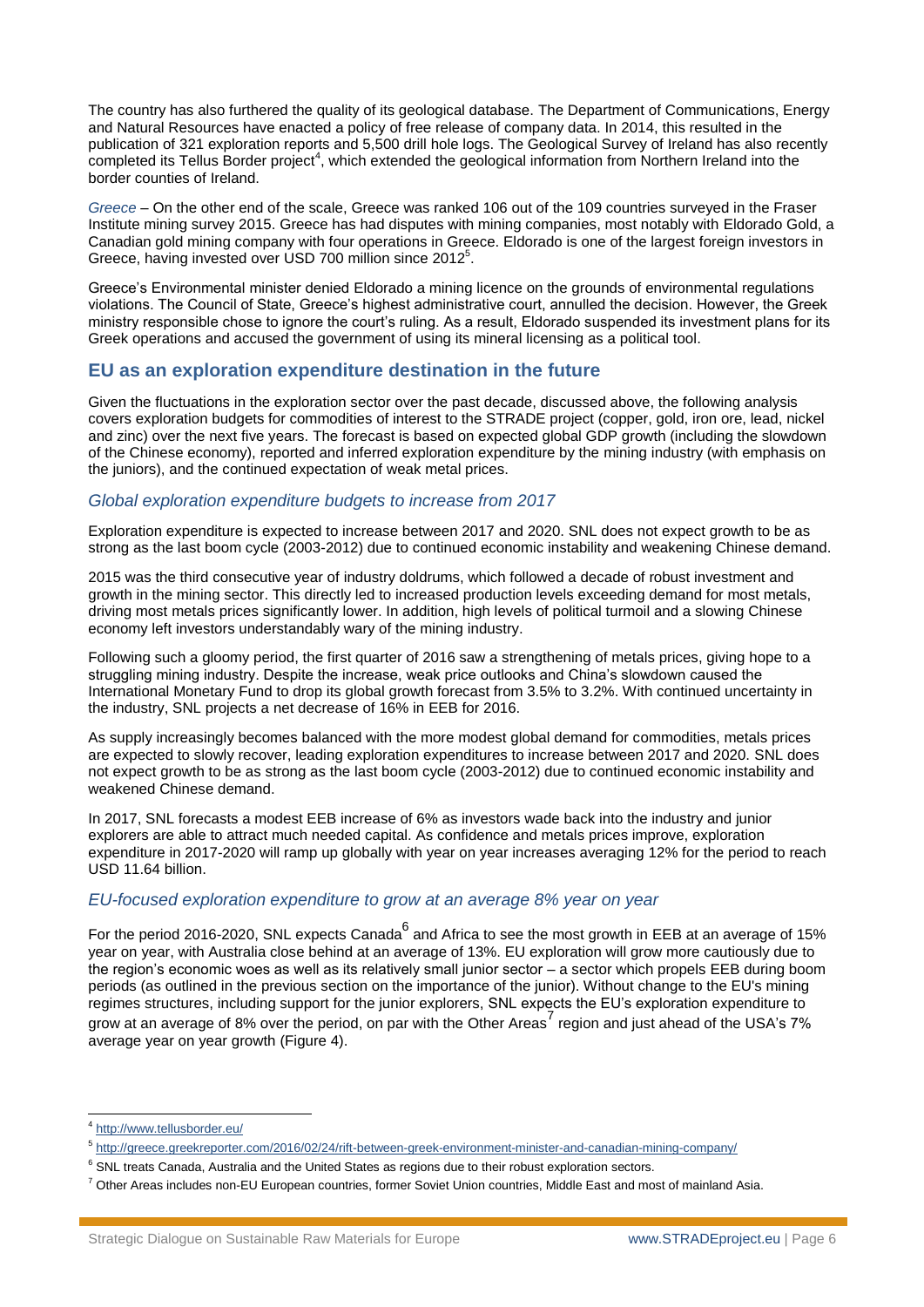The EU accounted for 3% of global EEB in 2015; like most regions, SNL does not expect the EU's share to change substantially by 2020. The Other Areas region is predicted to decrease from 16% in 2015 to 14% by 2020 and for Canada's share to increase from 11% to 13%.

<span id="page-6-0"></span>**Figure 4 Exploration Expenditures by Location (2011-2020)**



*Source: SNL Metals & Mining*

### **Conclusion**

Exploration expenditure budgets in the EU over the past decade have been comparatively lower than other budgets worldwide and, given the current environment, are not expected to pick up considerably in the coming years.

As part of the STRADE project, the research team will be providing recommendations to the EU to attract greater investment to the region. The EU does have certain advantages to offer, including a stable political climate and legislative framework, strong transport and infrastructure networks and strong investment into R&I – especially from public funds. While attractive as a general business environment, the EU may need to develop more specific actions to support the junior sector, which plays a crucial role in exploration activity.

The EU's geo-potential knowledge base and access to such information has been weak<sup>8</sup>. The scoping study for a European Mineral Investment Platform may potentially increase cooperation with the private sector to develop the EU's mineral resources<sup>9</sup>. Additionally, projects such as the Minerals4EU<sup>10</sup>, which developed the EU Minerals Knowledge Data Platform, and MICA11 which looks to develop an ontology-based European Union Raw Materials Intelligence Capacity Platform, aim to support better access to geological information.

This policy brief located the current and expected position of the EU within general exploration expenditure budget trends. Future reports will explore possibilities for increasing EU attractiveness as a mining destination.

 8 [http://ec.europa.eu/growth/tools-databases/newsroom/cf/itemdetail.cfm?item\\_id=8237&lang=en&title=Study-on-the-Competitiveness](http://ec.europa.eu/growth/tools-databases/newsroom/cf/itemdetail.cfm?item_id=8237&lang=en&title=Study-on-the-Competitiveness-of-the-EU-Primary-and-Secondary-Mineral-Raw-Materials-Sectors)[of-the-EU-Primary-and-Secondary-Mineral-Raw-Materials-Sectors](http://ec.europa.eu/growth/tools-databases/newsroom/cf/itemdetail.cfm?item_id=8237&lang=en&title=Study-on-the-Competitiveness-of-the-EU-Primary-and-Secondary-Mineral-Raw-Materials-Sectors)

<sup>9</sup> [https://ec.europa.eu/growth/tools-databases/eip-raw-materials/en/community/document/european-minerals-investment-platform](https://ec.europa.eu/growth/tools-databases/eip-raw-materials/en/community/document/european-minerals-investment-platform-discussion-paper)[discussion-paper](https://ec.europa.eu/growth/tools-databases/eip-raw-materials/en/community/document/european-minerals-investment-platform-discussion-paper)

<sup>10</sup> <http://minerals4eu.brgm-rec.fr/>

<sup>11</sup> <http://mica.eurogeosurveys.org/>